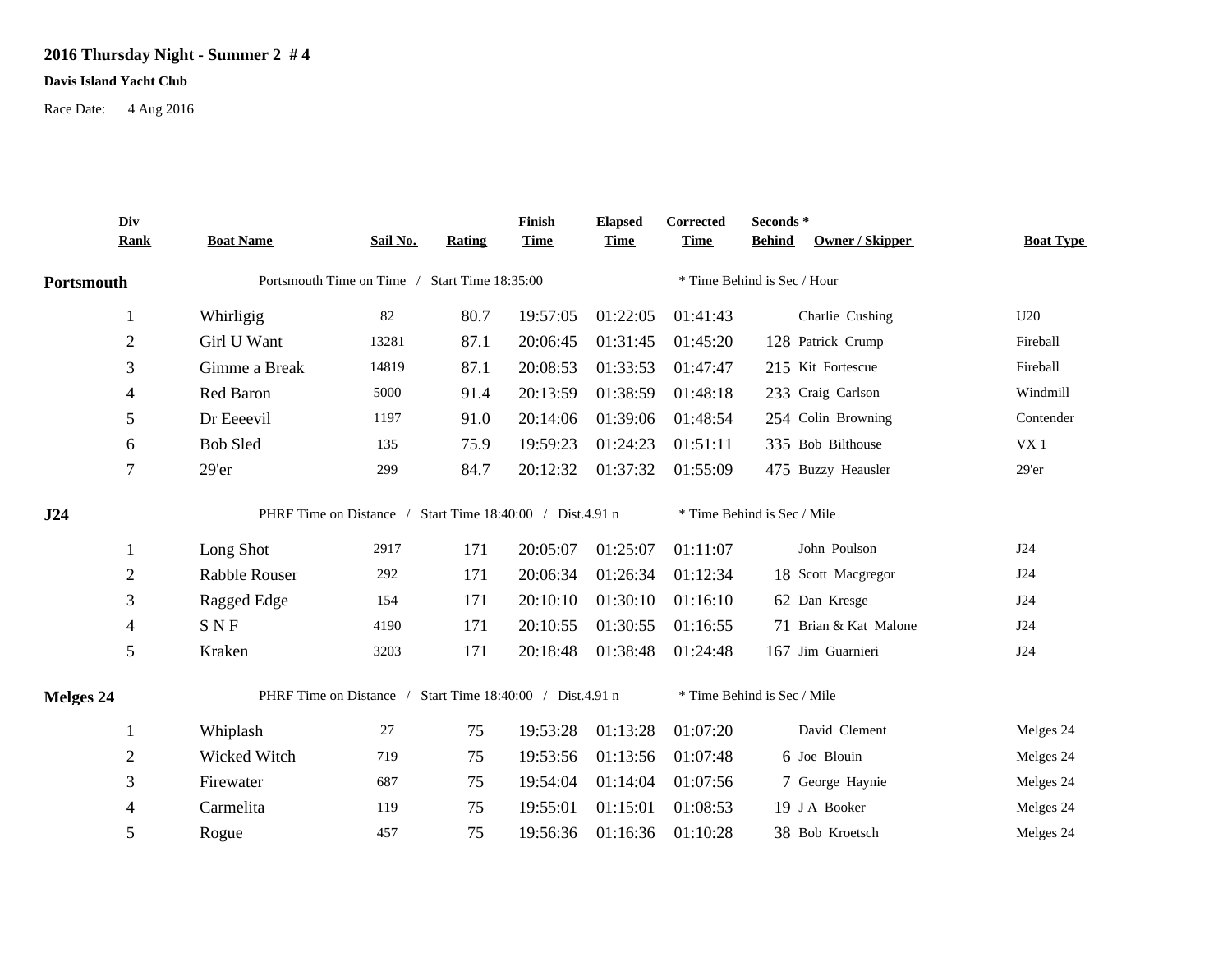| Spin B            |                | PHRF Time on Distance / Start Time 18:45:00 / Dist.4.91 n |        |     | * Time Behind is Sec / Mile |          |                             |                          |                    |  |
|-------------------|----------------|-----------------------------------------------------------|--------|-----|-----------------------------|----------|-----------------------------|--------------------------|--------------------|--|
|                   | 1              | Mal De Mer                                                | 747    | 156 | 20:06:44                    | 01:21:44 | 01:08:58                    | Richard Karran           | Wavelength 24      |  |
|                   | $\sqrt{2}$     | Junior                                                    | 41186  | 123 | 20:05:22                    | 01:20:22 | 01:10:18                    | 16 Frank Selph Jr        | J27                |  |
|                   | 3              | Fully Involved                                            | 97925  | 135 | 20:07:20                    | 01:22:20 | 01:11:17                    | 28 Steve Vincent         | $B-25$             |  |
|                   | $\overline{4}$ | Meltemi                                                   | 40787  | 132 | 20:07:20                    | 01:22:20 | 01:11:32                    | 31 Alex Korakis          | S <sub>2</sub> 9.1 |  |
|                   | 5              | 88                                                        | $88\,$ | 111 | 20:06:19                    | 01:21:19 | 01:12:14                    | 40 Dave Ciesla           | J70                |  |
|                   | 6              | Privateer                                                 | 282    | 132 | 20:08:40                    | 01:23:40 | 01:12:52                    | 48 Chris Jones           | S <sub>2</sub> 9.1 |  |
|                   | 7              | Volcano                                                   | 7170   | 111 | 20:07:34                    | 01:22:34 | 01:13:29                    | 55 Don Rychel            | Tripp 26           |  |
|                   | $\,8\,$        | Alliance                                                  | 734    | 108 | 20:08:13                    | 01:23:13 | 01:14:23                    | 66 Tom Barry/ Bob Glaser | Capri 30           |  |
|                   | 9              | Untouchable                                               | 11     | 111 | 20:08:53                    | 01:23:53 | 01:14:48                    | 71 Todd Saunders         | Elliott 770        |  |
|                   | 10             | Dr Bligh                                                  | $30\,$ | 132 | 20:11:19                    | 01:26:19 | 01:15:31                    | 80 Michael Maher         | S <sub>2</sub> 9.1 |  |
| Spin A            |                | PHRF Time on Distance / Start Time 18:50:00 / Dist.4.91 n |        |     |                             |          | * Time Behind is Sec / Mile |                          |                    |  |
|                   | 1              | No Limit                                                  | 39526  | 42  | 19:57:08                    | 01:07:08 | 01:03:42                    | Burns/ Zonnenberg        | Farr 395           |  |
|                   | $\sqrt{2}$     | Mad Cow 2                                                 | 46453  | 57  | 19:59:25                    | 01:09:25 | 01:04:45                    | 13 Ed Ruark/ Dave German | $B-32$             |  |
|                   | 3              | Wired                                                     | 39511  | 42  | 20:02:01                    | 01:12:01 | 01:08:35                    | 60 Brocks/ Achilles      | Farr 395           |  |
|                   | $\overline{4}$ | Fire & Ice                                                | 83198  | 81  | 20:08:18                    | 01:18:18 | 01:11:40                    | 97 George Cussins        | J105               |  |
|                   | 5              | Rocket                                                    | $48\,$ | 72  | 20:09:04                    | 01:19:04 | 01:13:10                    | 116 Grimsdale/ Nelson    | <b>J35</b>         |  |
|                   | $\sqrt{6}$     | Hot Water                                                 | 42696  | 72  | 20:09:07                    | 01:19:07 | 01:13:13                    | 116 Jose Suarezhoyos     | J35                |  |
|                   | $\tau$         | Tampa Girl                                                | 83242  | 54  | 20:12:34                    | 01:22:34 | 01:18:09                    | 177 Bill Terry           | J120               |  |
| Non Spin A        |                | PHRF Time on Distance / Start Time 18:55:00 / Dist.4.02 n |        |     |                             |          | * Time Behind is Sec / Mile |                          |                    |  |
|                   | $\mathbf{1}$   | <b>Emotional Rescue</b>                                   | 22268  | 176 | 20:02:54                    | 01:07:54 | 00:56:06                    | Dave Coffee              | C & C 36           |  |
|                   | $\overline{c}$ | W T Flyer                                                 | 97     | 153 | 20:07:16                    | 01:12:16 | 01:02:01                    | 88 Ullman/ Bostick       | Pearson 30         |  |
| 20%               | $\overline{4}$ | Reflection                                                | 244    | 180 | 20:14:16                    | 01:19:16 | 01:07:12                    | Jim Mallory              | C & C 36           |  |
|                   | $\overline{4}$ | Vendeval the Pearl                                        | 005    | 164 | 20:13:32                    | 01:18:32 | 01:07:33                    | 171 Lee Burstiner        | Dufour 39          |  |
|                   | 5              | Rock On                                                   | 335    | 190 | 20:19:42                    | 01:24:42 | 01:11:58                    | 237 Toro/ Figley         | Catalina 36        |  |
|                   | 6              | Long Gone                                                 | 10225  | 161 | 20:18:33                    | 01:23:33 | 01:12:46                    | 249 Phil Walller         | Morgan 42          |  |
| <b>Non Spin B</b> |                | PHRF Time on Distance / Start Time 18:55:00 / Dist.4.02 n |        |     |                             |          | * Time Behind is Sec / Mile |                          |                    |  |
|                   | $\mathbf{1}$   | Volant II                                                 | 99     | 202 | 20:03:53                    | 01:08:53 | 00:55:21                    | John Gifford             | J22                |  |